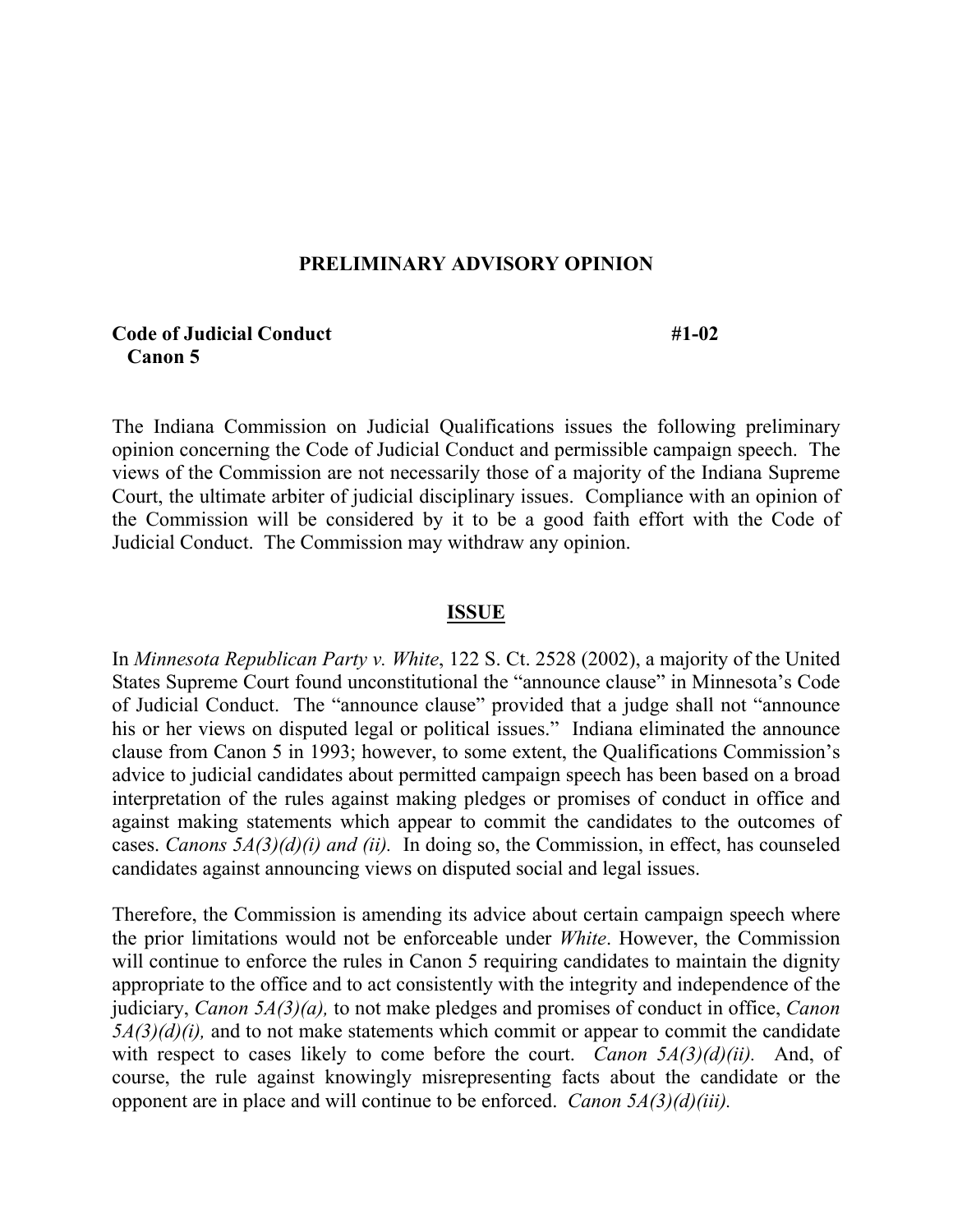The rules governing campaign speech, which bind incumbents and lawyer candidates alike, are:

- 1. A candidate…for a judicial office shall maintain the dignity appropriate to judicial office and act in a manner consistent with the integrity and independence of the judiciary. *Canon 5A(3)(a).*
- 2. A candidate…shall not…make pledges or promises of conduct in office other than the fair and impartial performance of the duties of the office. *Canon 5A(3)(d)(i).*
- 3. A candidate…shall not…make statements that commit or appear to commit the candidate with respect to cases, controversies or issues that are likely to come before the court. *Canon 5A(3)(d)(ii).*
- 4. A candidate…shall not knowingly misrepresent the identify, qualifications, present position or other fact concerning the candidate or an opponent. *Canon 5A(3)(d)(iii).*

# **ANALYSIS**

This opinion begins with an expression of the Commission members' hope that judicial candidates in Indiana will conduct themselves during their campaigns with a focus not on avoiding disciplinary charges and, instead, on the promotion of the impartiality and integrity of the judiciary. Nonetheless, in light of the *White* opinion, the Commission is compelled to acknowledge that candidates are permitted under the first amendment to state their general views about disputed social and legal issues. Candidates have a constitutional right to state their views on, for example, abortion or the death penalty, to characterize themselves as "conservative" or "tough on crime," or to express themselves on any number of other philosophies or perspectives. These examples are not exclusive, but are those about which candidates in Indiana most often inquire.

Of course, candidates are not obligated to respond to inquiries about their views on social and legal issues, and may legitimately respond that their views are not relevant to their obligations as judges to follow the law and to rule on each case on its facts and merits. Conversely, opponents of candidates who do express their views are free to criticize their opponents for those expressions for that same reason.

Beyond simple expressions of views on disputed issues, there are myriad other examples of campaign speech which were not clearly affected by *White,* but which often are expressed in judicial campaigns. While the Commission members recognize that judicial candidates would take comfort in a list of approved and disapproved statements, it has become clear that the propriety of more particularized statements is too dependent upon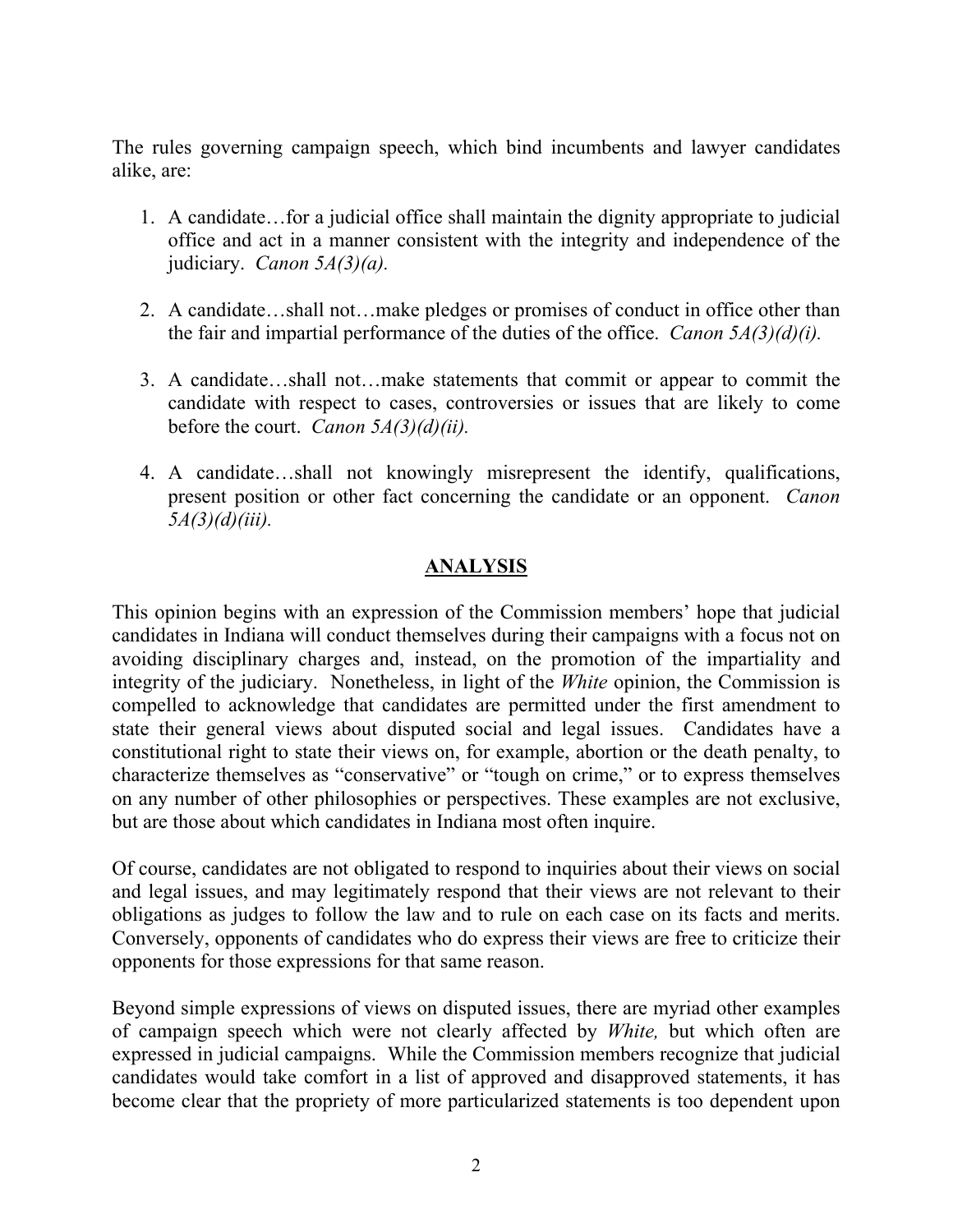context and facts to allow the Commission's prejudgment in most instances. Instead, many issues about campaign speech will require ad hoc analysis. In that regard, judicial candidates are encouraged to contact the Commission directly and in advance to discuss the propriety of their campaign statements, or to discuss the appropriateness of their opponents' statements and the proper responses to those statements. Nonetheless, the Commission will attempt in this opinion to set out some parameters based on hypothetical examples of campaign speech.

As a judicial candidate makes more specific campaign statements relating to issues which may come before the court beyond, for example, the somewhat amorphous "tough on crime" statement, or broad statements relating to the candidate's position on disputed social and legal issues, the candidate incurs the risk of violating the "commitment" clause and/or the "promises" clause. And, even where those clauses are not violated, the candidate's statements may invite future recusal requests, or even mandate recusal on future cases; as such, they are subject to criticism both by the opponent and by the Commission as interfering with the proper performance of the judicial duties and with the proper administration of justice. As Justice Kennedy wrote in his concurring opinion, "The legal profession, the legal academy, the press, volunteer groups, political and civic leaders, and all interested citizens can use their own First Amendment freedoms to protest statements inconsistent with standards of judicial neutrality and judicial excellence." *Id.* at 2545. And, as Justice Stevens said in his dissenting opinion, "Even if the Minnesota…Board may not sanction a judicial candidate for announcing his views on issues likely to come before him, it may surely advise the electorate that such announcements demonstrate the speaker's unfitness for judicial office. If the solution for harmful speech is more speech, so be it." *Id.* at 2546.

Clearly, a statement indicating that a candidate will rule in a particular way violates the "commitment" clause and the "promises" clause. A candidate's statement must not be mutually exclusive with a pledge to be faithful to the law and to judge without partiality.

A statement which appears to constitute a mere expression of fact, such as a candidate's reference to a record of imposing harsh penalties in criminal cases, may be deemed an implied promise of future conduct and, certainly, subjects the candidate to criticism for calling into question his or her ability to rule in each case on the evidence and the law, and not for the purpose of fulfilling a personal predilection. Such a statement will be looked upon by the Commission with disfavor, as it likely represents a bias against criminal defendants who later may appear before the candidate.

Expressions of a philosophy concerning the appropriate sanction for certain crimes, such as a statement that "All drunk drivers should spend some time in jail," may fall somewhere between a pledge of future conduct and a permissible statement about how properly to address a societal problem. This statement is not necessarily inconsistent with a pledge to address each case on its merits, but certainly invites criticism on the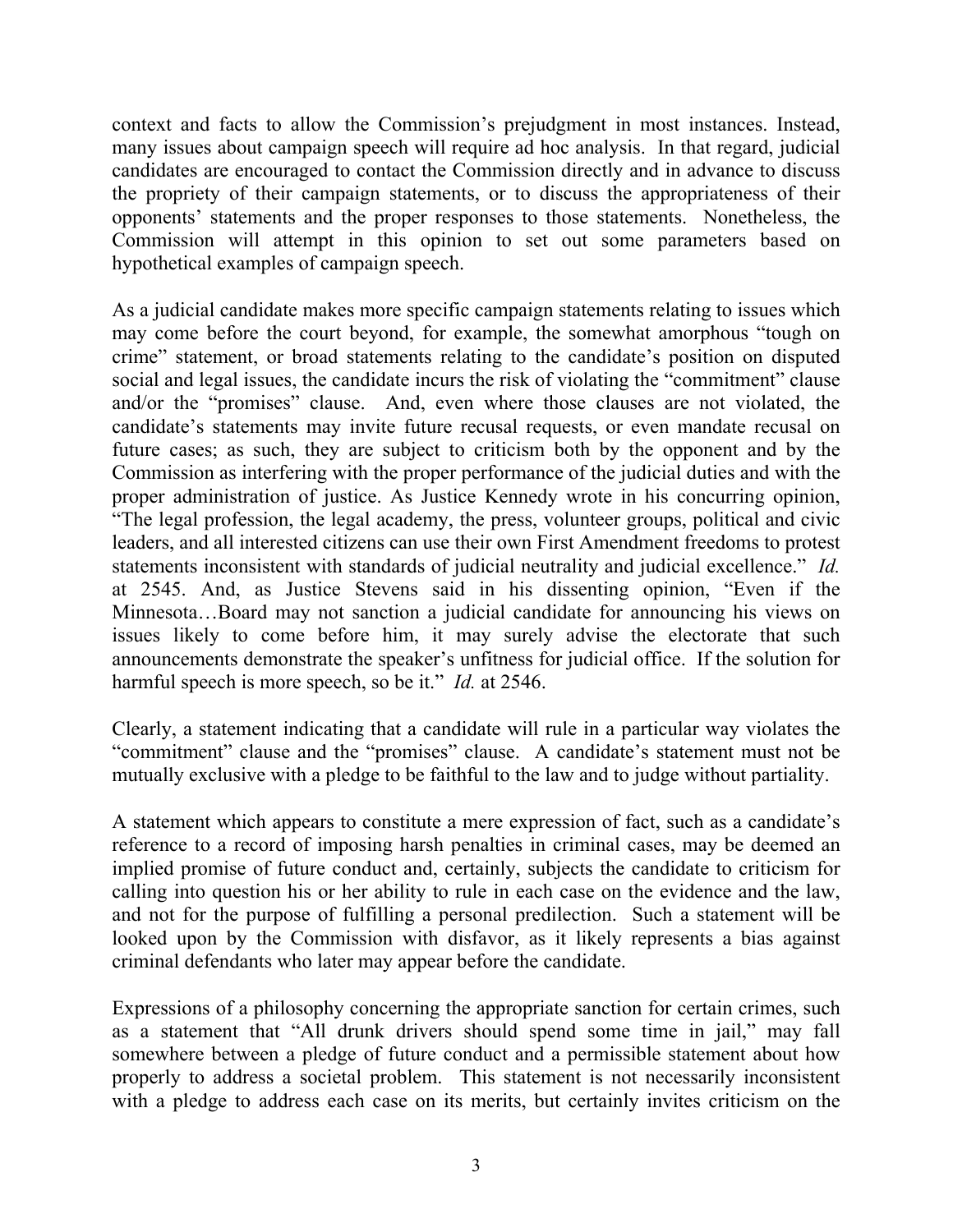basis that future defendants accused of that crime likely will have little faith that the judge will entertain a legitimate plea for leniency and, therefore, may seek and deserve the judge's disqualification.

A candidate may criticize an opponent's qualifications or record, so long as the criticism is based on objective facts; otherwise, the candidate violates the rule against misrepresentations. While a candidate may offer characterizations of himself or herself ("tough on crime" "conservative" "pro-life"), labeling one's opponent in the same fashion ("soft on crime" "liberal" "pro-choice") tends to mislead the voters and violate the Code. A candidate willing to label the opponent is these ways must have an objective, demonstrable basis for the description. A far safer approach to criticism of an opponent is to avoid broad labels and to state the facts on which the criticism is based.

Generally, candidates are free to criticize their opponents' past decisions, but with the same caveat expressed above, that such statements violate the Code if they constitute an implied promise or commitment to rule differently in the future. While it may be permissible to state, "In that particular case, based on the evidence, I would have found in favor of the plaintiff," a candidate may not criticize an opponent's past decisions by stating, for example, "I will not let criminals back on our streets based on technicalities." The latter example, in the Commission's view, is a promise inconsistent with a judge's duty to follow and uphold the law.

Of course, truthful statements of fact about one's opponent are permissible. An incumbent judge who has been the subject of public discipline, or, conversely, a lawyer/candidate who has been sanctioned publicly, might expect the opponent to inform the voters of those facts. For example, if true, it is permissible to state that one's opponent was suspended from the bar after the Supreme Court concluded he or she violated a client confidence, but it would be impermissible to state, based on those facts alone, that "The Supreme Court found my opponent unfit to serve as a judge." The candidate may express a view that the suspension renders the other candidate unworthy of the judicial office, but the statement characterizing the Court's finding would violate the Code.

In some instances, a statement of literal fact may be misleading nonetheless. In *In Re Bybee,* 716 N.E.2d 957 (Ind. 1999), the candidate was charged with making a misleading statement to the effect that "Hundreds of litigants are still waiting for their cases to be heard." Bybee's opponent presided in a busy court and, indeed, hundreds of cases were pending, but the statement was made without regard for the status of the pending cases and misled voters into believing that the judge was neglecting his duties.

Finally, Canon 5A(3)(d)(i), which states that a candidate may not make pledges or promises of conduct in office other than the fair and impartial performance of the duties of the office does not limit the candidate to that simple pledge. Any number of specific